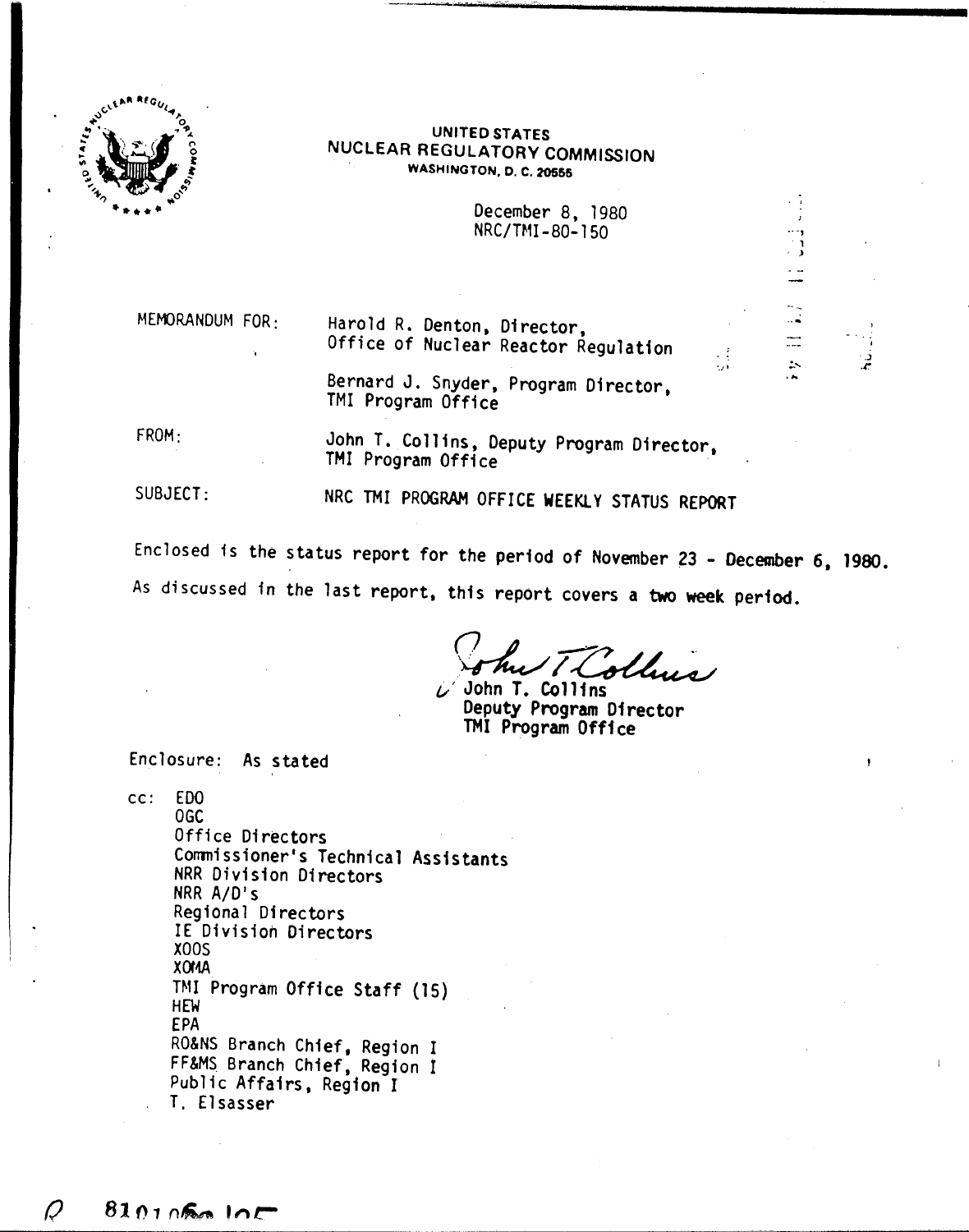# NRC TMI PROGRAM OFFICE WEEKLY STATUS REPORT

Week of November 23 - December 6, 1980

## Plant Status

Core Cooling Mode: Reactor coolant System (RCS) heat transfer to reactor building ambient (air and sump water)

Available Core Cooling Modes: OTSG "A" or "B" steaming to the main condenser; long-term cooling "B" (OTSG-B); decay heat removal.

RCS Pressure Control Mode: Standby Pressure Control (SPC) System.

Backup Pressure Control Mode: One of two decay heat removal pumps to supply pressure in conjunction with variable recirculation back to the borated water storage tank (BWST) to provide control of pressure.

Major Parameters (As of 0500, December 5, 1980) (approximate values) Average Incore Thermocouples: 1340F Maximum Incore Thermocouple: 1680F

RCS Loop Temperatures:

| Hot Leg        | 1290F          | 132 <sup>O</sup> F |
|----------------|----------------|--------------------|
| Cold Leg $(1)$ | 700F           | 710F               |
| (2)            | $70^{\circ}$ F | $70^{\rm O}$ F     |

RCS Pressure: 97 psig (DVM)

Pressurizer Temperature: 72ºF

Reactor Building: Temperature: 65<sup>0</sup>F Water level: Elevation 290.5 ft. (8.0 ft. from floor) via penetration 401 manometer Pressure:  $-0.5$  psig (Heise) Concentration: 1.4 x 10-4 uC1/cc (Kr-85) (sample taken 12/4/80)

# Environmental & Effluent Information

Liquid effluents from TMI-1 released to the Susquehanna River,  $\mathbf{L}$ after processing, were within the limits specified in Technical Specifications.

 $2<sub>1</sub>$ No liquid effluents were discharged from TMI-2.

EPA Environmental Data. Results from EPA monitoring of the environment 3 around the TMT site were as follows: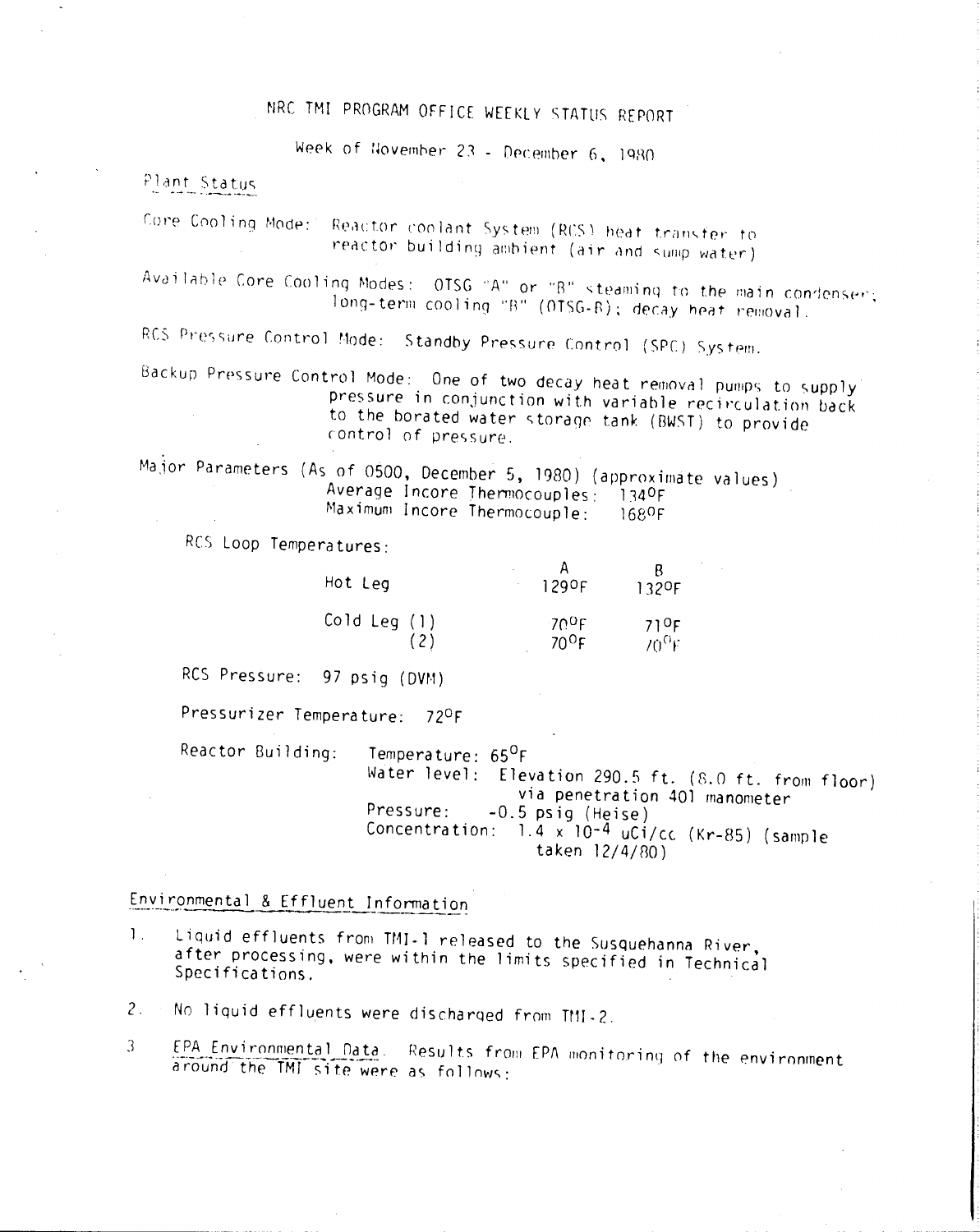- EPA Environmental Data Results from EPA monitoring of the environment  $\mathbb{R}^+$ around the TMI site were as follows:
	- The EPA measured Krypton-85 (Kr-85) concentrations (pCi/m3) at several environmental monitoring stations and reported the following results:

| Location           | November 21 - December 1,<br>1980 |
|--------------------|-----------------------------------|
|                    | (pCi/n; 3)                        |
| Bainbridge         | 18                                |
| Goldshorn          | 22                                |
| Observation Center | 22                                |
| Middletown         |                                   |

All of the above levels of Kr-85 are considered to be background levels.

- No radiation above normally occurring background levels were detected in any of the samples collected from the EPA's air and gamma rate networks during the period from November 26 through December 4, 1980.
- $\mathbf{4}$ . IIRC Environmental Data. Results from NRC monitoring of the environment around the TMI site were as follows:
	- The following are the NRC air sample analytical results for the onsite continuous air sampler:

| Sample     | Period<br>which is the company of the con- | $1 - 131$ $Cs - 137$<br>$(uCi/cc)$ $(uCi/cc)$ |
|------------|--------------------------------------------|-----------------------------------------------|
| $HP - 244$ | November 26 - December 3, 1980             | $-7$ 9 F=14 $-7$ 4 F 14 $-$                   |

Licensee Radioactive Material and Radwaste Shipments. The following  $5<sub>1</sub>$ shipment was made:

On Monday, December 1, 1980, a 40 ml Unit 2 reactor coolant sample was sent to Babcock and Wilcox (B&W), Lynchburg, Virginia.

## Major Activities

Reactor Decay Heat Cooling. The loss of Decay Heat to Ambient Test 1 (transfer of reactor decay heat to the reactor building ambient) is continuing. A decrease in key plant temperatures is noted since the start of the test on November 6, 1980. Short period review of thermocouple data indicated an apparent decrease of approximately 60F for the average value of the incore thermocouples (1400F to 1340F) and the hottest loop hot leg temperature decreased approximately 60F (1380F to 1320F)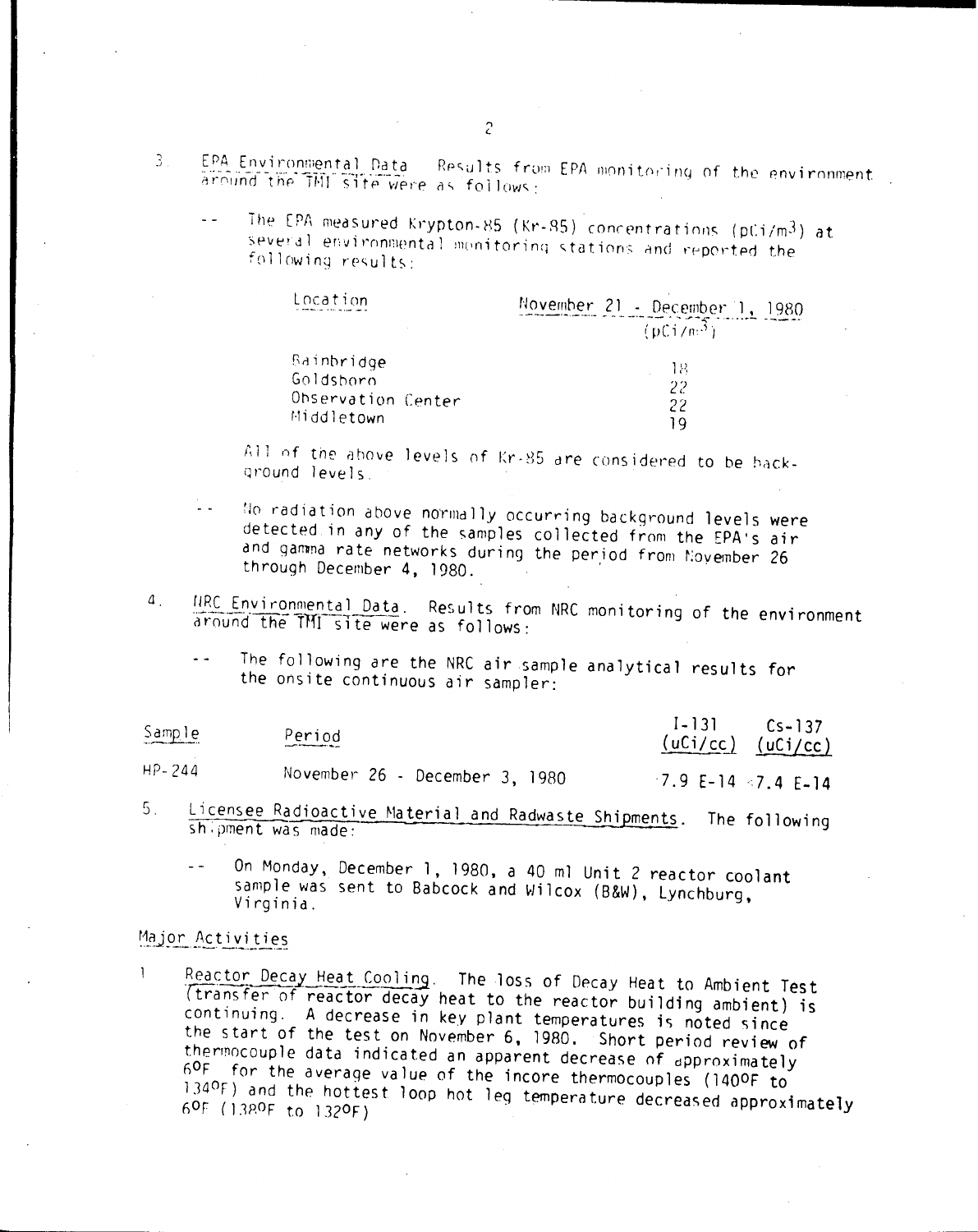The licensee will be submitting a proposal to the NRC to sustify the shutdown of the secondary plant for long term layup based on test data and this includes finalizing the special operating (fost) procedure to a formal operating procedure

 $2.7$ Reactor Building Purge/Entry The fifth entry into the Unit 2 reactor building is scheduled for Thursday, December 11, 1980  $\Delta$ pre-entry purge was conducted on Thursday, December 4, 1980. An estimated six curies of Kr-85 was released during this period.  $\Lambda$ second purge is scheduled to commence Tuesday, December 9, 1980. This purge will continue through the entry. The objective of the second purge is to minimize Kr-85 concentrations during operations inside the reactor building.

The planned tasks inside the reactor building include replacement of the neutron source range preamplifier, decontamination experiments, and additional radiation mappine The decontamination experiments are designed to test the effe. Liveness of various decontamination solutions. A detailed radiation map will be made on the 305' elevation and a three man team will climb into the refueling pool (presently dry) to take radiation readings in the vicinity of the reactor head. One of the entrants will climb a vertical ladder to the polar crane to assess the condition of the crane.

Contamination of Building Expansion Joints. During a radiological  $3.$ survey of the 281' elevation of the Unit 2 auxiliary building on November 27, 1980, contamination was found in an expansion joint. The expansion joint lies between the service building on one side and the auxiliary building and the air intake tunnel on the other side. Further licensee investigations revealed contamination in a second expansion joint which is contiguous to the first and which circles the reactor building. The expansion joints appear to be more highly contaminated towards the seal injection room which is adjacent to the reactor building and through which the second expansion joint runs. The seal injection room is currently inaccessable because of high radiation levels as a result of previous reactor coolant system leakage. The contamination has been identified as including CS-134, CS-137, Ru-106, Sb-125, Ce-144; and Sr-90. Water samples taken from the expansion joint by the licensee, showed cesium activity of 0.85 - 1.7 uCi/ml.

The licensee has implemented a plan to determine the source and the extent of the contamination.

The on site NRC staff will continue to closely monitor the licensee's actions in this area and licensee's plan. The plan includes taking core samples of the expansion joints and excavating to monitor the outside edges of the expansion joints.